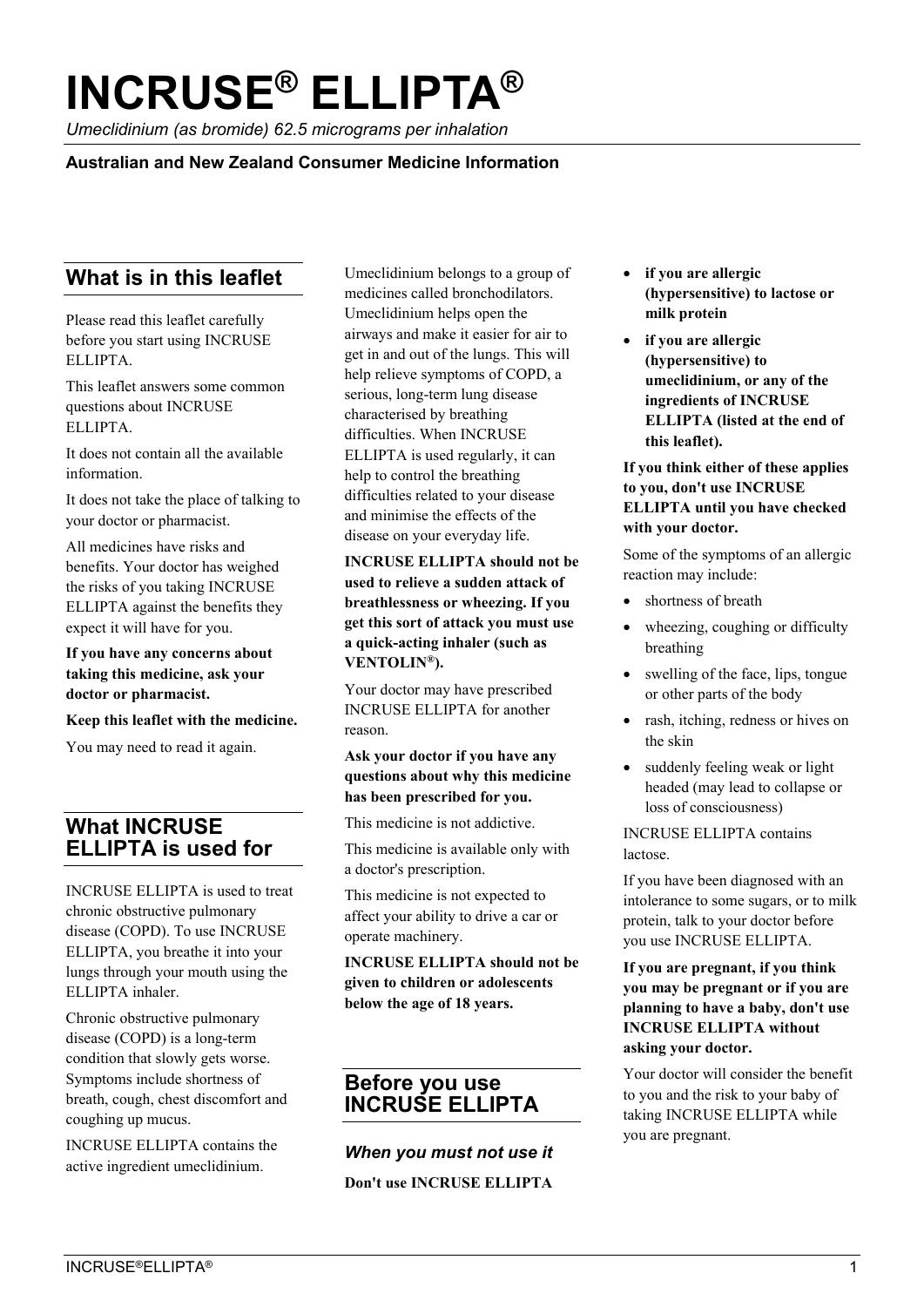#### **If you are breast-feeding, check with your doctor before you take INCRUSE ELLIPTA.**

It is not known whether the ingredients of INCRUSE ELLIPTA can pass into breast milk.

**Do not take this medicine after the expiry date printed on the pack or if the packaging is torn or shows signs of tampering.** 

If it has expired or is damaged, return it to your pharmacist for disposal.

**If you are not sure whether you should start taking this medicine, talk to your doctor.** 

#### *Before you start to use it*

**Talk to your doctor before you use INCRUSE ELLIPTA:**

- **if you have asthma (do not use INCRUSE ELLIPTA to treat asthma)**
- **if you have heart problems or high blood pressure**
- **if you have an eye problem called narrow-angle glaucoma**
- **if you have an enlarged prostate, difficulty passing urine or a blockage in your bladder.**

**Check with your doctor before you use INCRUSE ELLIPTA if you think any of these apply to you.** 

**Tell your doctor if you are pregnant or plan to become pregnant or are breast-feeding.** 

Your doctor can discuss with you the risks and benefits involved.

## *Taking other medicines*

**Tell your doctor or pharmacist if you are taking any other medicines, including any that you get without a prescription from your pharmacy, supermarket or health food shop.** 

## **How to use INCRUSE ELLIPTA**

**Follow all directions given to you by your doctor or pharmacist carefully.** 

**If you do not understand the instructions in the user leaflet, ask your doctor or pharmacist for help.** 

#### *How much to use*

**Always use INCRUSE ELLIPTA exactly as your doctor has told you to. Check with your doctor, nurse or pharmacist if you're not sure.**

The dose is one inhalation of INCRUSE ELLIPTA once daily at the same time each day.

Don't use more than your doctor tells you to use. The dose should not exceed one inhalation per day.

## *How to use the inhaler*

#### **The full instructions for using INCRUSE ELLIPTA are given on a leaflet inside the pack.**

INCRUSE ELLIPTA is ready to use straight away. No preparation or checks of the inhaler are required.

**Do not open INCRUSE ELLIPTA until you are ready to use it for the first time.**

**After using INCRUSE ELLIPTA, you may clean the mouthpiece, using a dry tissue, before you close the cover. Do not immerse INCRUSE ELLIPTA in water.**

#### *When to use it*

#### **Use INCRUSE ELLIPTA regularly.**

It is very important that you use INCRUSE ELLIPTA every day, as instructed by your doctor. This will help to keep you free of symptoms throughout the day and night.

**If you feel you are getting breathless or wheezy more often than normal, or if you are using your quick-acting inhaler more than usual, see your doctor.**

## *How long to use it*

**Don't stop INCRUSE ELLIPTA without medical advice.**

**Use INCRUSE ELLIPTA for as long as your doctor recommends. It will only be effective as long as you are using it. Don't stop unless your doctor advises you to, even if you feel better.**

## *If you forget to take it*

**If it is almost time for your next dose, skip the dose you missed and use your next dose when you are meant to. Otherwise, use it as soon as you remember, then go back to using it as you would normally.**

**Don't take an extra dose to make up for a missed dose.** 

**If you are not sure what to do, ask your doctor or pharmacist.** 

**If you become wheezy or breathless, or develop any other symptoms of an asthma attack, use your quick-acting inhaler (e.g. VENTOLIN), then seek medical advice.** 

**If you have trouble remembering to take your medicine, ask your pharmacist for some hints.** 

## *If you take too much (overdose)*

**In Australia, immediately telephone your doctor or the Poisons Information Centre (telephone 13 11 26) for advice, if you think that you or anyone else may have taken too much INCRUSE ELLIPTA. Do this even if there are no signs of discomfort or poisoning.** 

**In New Zealand, immediately telephone your doctor or the National Poisons Centre (telephone 0800 POISON or 0800 764 766) if you think that you or anyone else may have taken too much INCRUSE ELLIPTA.** 

If you accidentally take a larger dose of INCRUSE ELLIPTA than your doctor has instructed, you may notice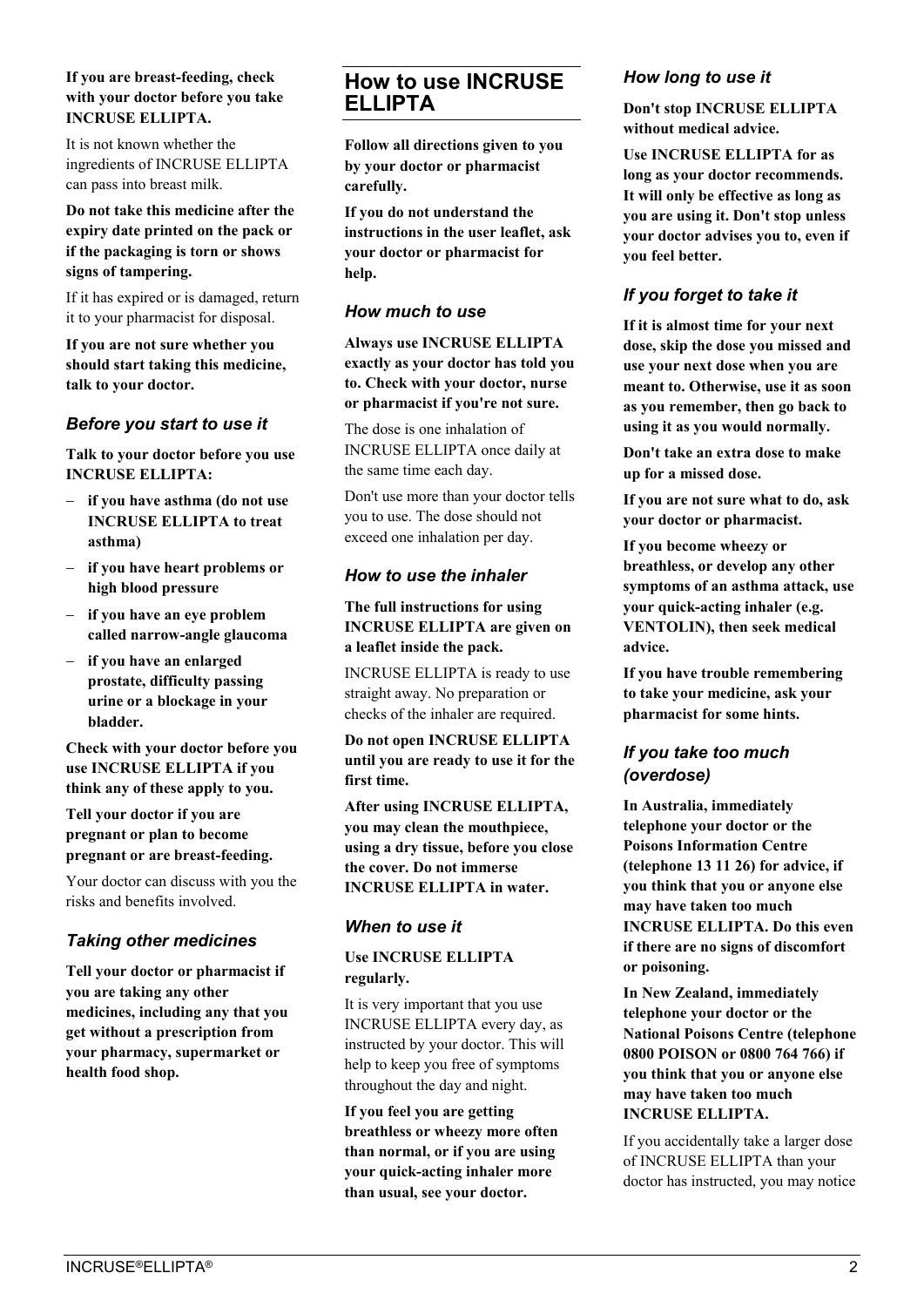that your heart is beating faster than usual, you have a dry mouth or have problems with your vision and focusing on objects.

## **While you are using INCRUSE ELLIPTA**

## *Things you must do*

**If you are about to be started on any new medicine, remind your doctor and pharmacist that you are taking INCRUSE ELLIPTA.** 

**Tell any other doctors, dentists, and pharmacists who treat you that you are taking this medicine.** 

**If you are going to have surgery, tell the surgeon or anaesthetist that you are taking this medicine.** 

**If you become pregnant while taking this medicine, tell your doctor immediately.** 

**Keep all of your doctor's appointments so that your progress can be checked.** 

**Your doctor should give you a personal Action Plan to help manage your COPD. This plan will include what medicines to take regularly to control your COPD, as well as what "reliever" medicines to use when you have sudden attacks of breathlessness or wheezing.**

## *Things you must not do*

**Do not take INCRUSE ELLIPTA to treat any other complaints unless your doctor tells you to.** 

**Do not give your medicine to anyone else, even if they have the same condition as you.** 

**Do not stop taking your medicine without checking with your doctor.** 

**Do not take any other medicines for your breathing problems without checking with your doctor.**

## *Things to be careful of*

**Be careful driving or operating machinery until you know how INCRUSE ELLIPTA affects you.** 

# **Side effects**

Like all medicines, INCRUSE ELLIPTA can cause side effects, although not everybody gets them.

**If you get tightness of the chest, coughing, wheezing or breathlessness immediately after using your INCRUSE ELLIPTA, stop using it immediately, and seek medical help immediately.**

**If you experience eye pain or discomfort, blurred vision, visual halos or coloured images in association with red, swollen or watery eyes, these could be signs and symptoms of acute narrowangle glaucoma. Seek medical help immediately if any of these signs or symptoms develop.**

Do not be alarmed by the following lists of side effects. You may not experience any of them.

**Ask your doctor or pharmacist to answer any questions you may have.** 

## *Common side effects*

These may affect up to 1 in 10 people:

- painful and frequent urination (may be signs of a urinary tract infection)
- feeling of pressure or pain in the cheeks and forehead (may be signs of inflammation of the sinuses called sinusitis)
- combination of sore throat and runny nose
- faster heart beat
- cough
- infection of the upper airways
- taste disturbance.

## *Uncommon side effects*

These may affect up to 1 in 100 people:

- irregular heartbeat
- constipation
- dry mouth
- allergic reactions.

#### *Rare side effects*

These may affect up to 1 in 1000 people:

- $\bullet$  eye pain
- blurred vision
- decrease in vision or pain in your eyes due to high pressure (possible signs of glaucoma)
- difficulties in or unable to pass urine.

**If you think you are having an allergic reaction to INCRUSE ELLIPTA, stop using this medicine and tell your doctor immediately or go the accident and emergency department at your nearest hospital. Symptoms of an allergic reaction usually include some or all of the following:**

- **shortness of breath**
- **wheezing, coughing or difficulty breathing**
- **swelling of the face, lips, tongue or other parts of the body**
- **rash,itching, redness or hives on the skin**
- **suddenly feeling weak or light headed (may lead to collapse or loss of consciousness)**

**If you get any side effects, talk to your doctor, pharmacist or nurse. This includes any possible side effects not listed in this leaflet.**